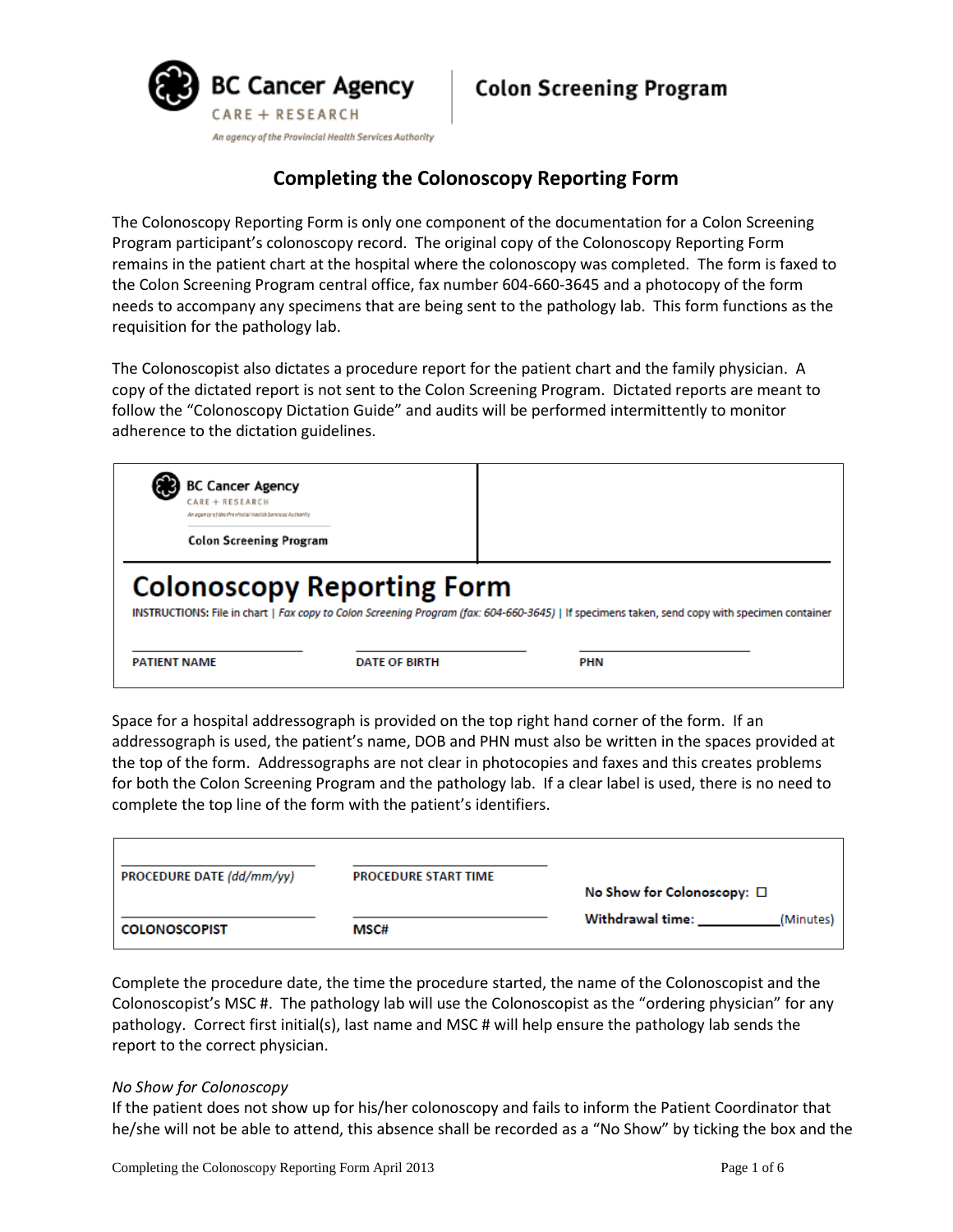Patient Coordinator will fax the Colonoscopy Reporting Form to the Colon Screening Program for documentation of this absence and rebook the patient for their procedure. The screening cycle remains open until the colonoscopy is completed or the patient declines to come back.

## *Withdrawal Time*

Withdrawal time must be documented for each colonoscopy in which no intervention is performed (i.e. does not need to be recorded for procedures in which polypectomies are undertaken) and will be documented as a whole number (0 to 99).

| <b>Cecal Intubation</b><br>$\Box$ Yes $\rightarrow$ Photo documentation? $\Box$ No $\Box$ Yes<br>$\Box$ No $\Box$ Uncertain<br><b>Bowel Preparation</b><br>$\Box$ Excellent<br>$\Box$ Good<br>$\Box$ Fair (adequate to visualize all polyps $>5$ mm)<br>$\Box$ Poor (inadequate to visualize all polyps $>5$ mm) | <b>Unplanned Events</b><br>$\square$ None<br>$\Box$ Reversal to agents<br>$\Box$ Perforation<br>□ Admit to hospital<br>$\Box$ Respiratory<br>$\Box$ Bleeding<br>$\Box$ Cardiovascular<br>$\Box$ Death<br>$\Box$ Medically unfit on day of procedure |
|------------------------------------------------------------------------------------------------------------------------------------------------------------------------------------------------------------------------------------------------------------------------------------------------------------------|-----------------------------------------------------------------------------------------------------------------------------------------------------------------------------------------------------------------------------------------------------|
| <b>Specimens Taken:</b><br>$\Box$ Yes $\Box$ No                                                                                                                                                                                                                                                                  | □ Incomplete Procedure: Repeat procedure required                                                                                                                                                                                                   |

## *Cecal Intubation*

These are the quality indicators that are captured and monitored by the program. "No" for cecal intubation or a poor bowel prep should trigger another procedure to complete visualization of the colon. This could be a repeat colonoscopy or referral for a different procedure, for example CT colonography. The type of procedure selected for completing the visualization of the colon is at the discretion of the Colonoscopist and dependent on local resources. Alternative procedures will be documented on the Follow-up Recommendations Form.

If a colonoscopy is not complete (cecal intubation = No), document the withdrawal time the same as for complete scopes. It may be that less time was taken if there were difficulties with the procedure, but the complete visualization will occur with a subsequent colonoscopy or alternate procedure. If the colonoscopy was particularly difficult, it could be that the withdrawal time would be 0.

## *Bowel Preparation*

Excellent – no more than small bits of adherent fecal material Good – small amounts of feces or fluid not interfering with exam Fair – adequate to detect polyps of > 5mm Poor – inadequate to detect polyps of > 5 mm

## *Unplanned events*

In this section, note any and all unplanned events that happen during the procedure or in the recovery area after the procedure. Mark all unplanned events that occurred. Details of the unplanned events are not captured on this form but would be outlined in the dictated procedure report completed by the Colonoscopist and the nurse's documentation at the facility.

If the patient presents at their appointment prepped for colonoscopy but is deemed medically unfit to undergo the procedure by the Colonoscopist, this as an unplanned event. Record this unplanned event on the Colonoscopy Reporting Form as "Medically Unfit on day of procedure" by ticking the associated box. Fax the Colonoscopy Reporting Form to the Colon Screening Program. The patient then needs to be reassessed for colonoscopy. Rebook if appropriate and fax the Assessment Form to the Colon Screening Program. If the patient will not be proceeding to colonoscopy document this on the Assessment Form.

The Pre/Post Colonoscopy Unplanned Event form is to be used for unplanned events taking place the day prior to the procedure or up to 14 days post procedure.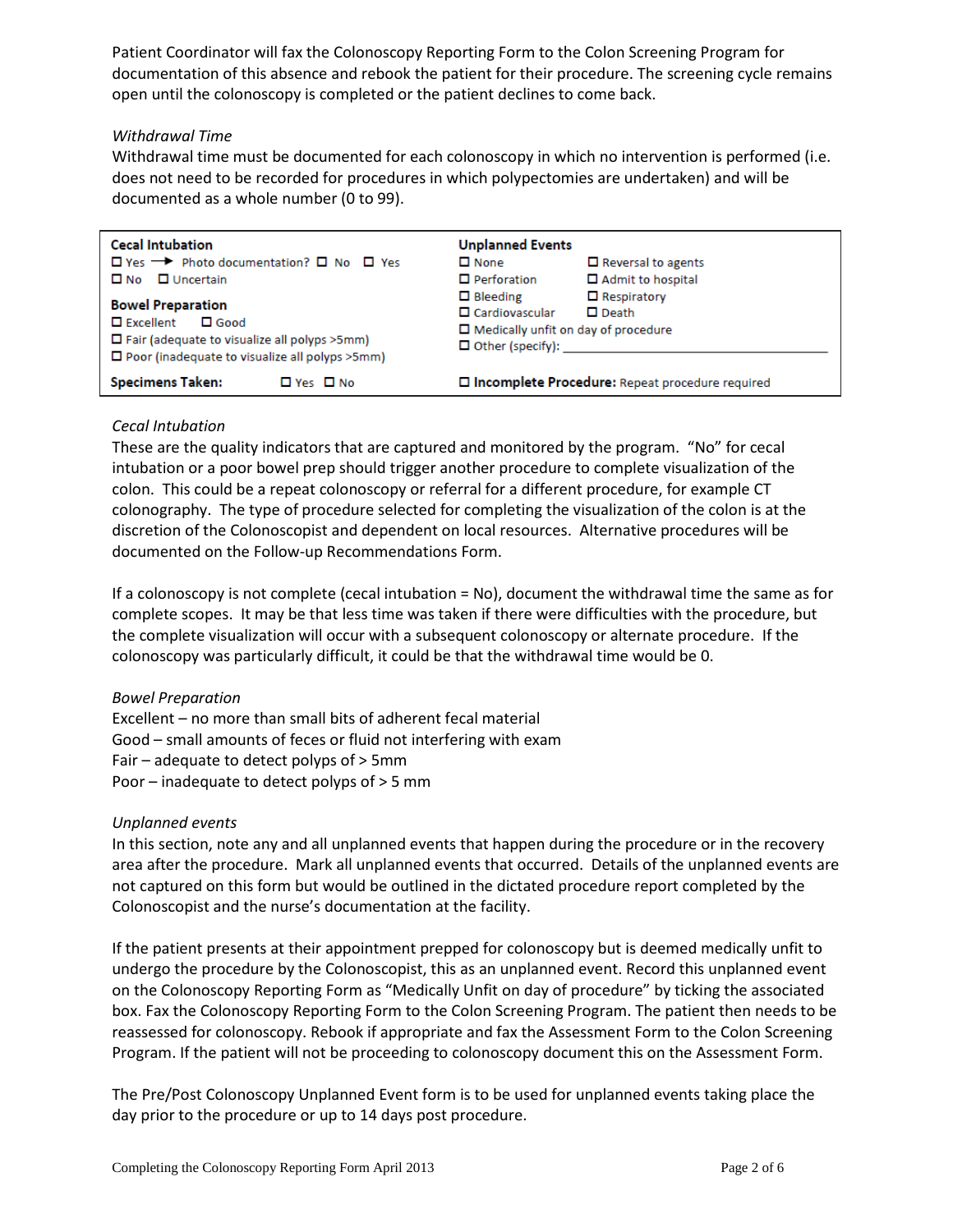## *Specimens Taken*

If specimens are going to be sent to the pathology lab, check the Yes box in this section and complete the table at the bottom of the form for each specimen that is taken.

#### *Incomplete Procedure: Repeat Procedure*

The "Incomplete Procedure: Repeat Procedure required" tick box refers to repeating a colonoscopy that is attempted but fails, continuing the current screening episode. An example of this being ticked would be if a patient came in for a screening colonoscopy and the bowel preparation was inadequate so had to be rebooked in the immediate future, i.e. within 2 weeks time. A second Colonoscopy Reporting Form would then be expected for the completed colonoscopy. This is to ensure that the Colon Screening Program is able to group appropriate procedures together.

|                                                                                                                                                                                                                                                                                                                                | Specimen |              |                                                                                                                         | Size (mm) |           |                                  | Primary         | Piecemeal | Complete           | Complete             | # pieces |
|--------------------------------------------------------------------------------------------------------------------------------------------------------------------------------------------------------------------------------------------------------------------------------------------------------------------------------|----------|--------------|-------------------------------------------------------------------------------------------------------------------------|-----------|-----------|----------------------------------|-----------------|-----------|--------------------|----------------------|----------|
|                                                                                                                                                                                                                                                                                                                                | Type     | Location     | $\leq 5$                                                                                                                | 5-9       | $\geq 10$ | Morphology                       | Removal<br>Mode | (YM)      | Removal<br>(Y/N/U) | Retrieval<br>(Y/N/U) | sent     |
| <b>Example</b>                                                                                                                                                                                                                                                                                                                 | P        | т            |                                                                                                                         | ✓         |           | P                                | <b>HS</b>       | Y         | Y                  | Y                    | 3        |
| A                                                                                                                                                                                                                                                                                                                              |          |              |                                                                                                                         |           |           |                                  |                 |           |                    |                      |          |
| B                                                                                                                                                                                                                                                                                                                              |          |              |                                                                                                                         |           |           |                                  |                 |           |                    |                      |          |
| С                                                                                                                                                                                                                                                                                                                              |          |              |                                                                                                                         |           |           |                                  |                 |           |                    |                      |          |
| D                                                                                                                                                                                                                                                                                                                              |          |              |                                                                                                                         |           |           |                                  |                 |           |                    |                      |          |
| F                                                                                                                                                                                                                                                                                                                              |          |              |                                                                                                                         |           |           |                                  |                 |           |                    |                      |          |
| F                                                                                                                                                                                                                                                                                                                              |          |              |                                                                                                                         |           |           |                                  |                 |           |                    |                      |          |
| <b>Specimen Type</b><br>Morphology<br>Location<br>$P = polypectomy$<br>$P =$ pedunculated<br>$C =$ cecum<br>$S =$ sessile<br>$A =$ ascending colon<br>$Bx = biopsies$<br>$T =$ transverse colon<br>$F = flat$<br>$S =$ sigmoid<br>$M = mass$<br>$Y = yes$<br>$D =$ descending<br>$O =$ other<br>$N = no$<br>$SB =$ small bowel |          |              | <b>Removal Mode</b><br>$BF = biopy$ forceps<br>HBF = hot biopsy forceps<br>$HS = hot share$<br>$CS = \text{cold share}$ |           |           | (name of person completing form) |                 |           |                    |                      |          |
| $U =$ uncertain                                                                                                                                                                                                                                                                                                                |          | $R =$ rectum |                                                                                                                         |           |           |                                  |                 |           |                    | (signature)          |          |

If specimens are going to be sent to the pathology lab, a line in the table must be completed for each specimen. Abbreviations for each column are outlined at the bottom of the Colonoscopy Reporting Form. There may be some differences between reporting a polypectomy or biopsies.

If there is no specimen to send to the lab, please mark 0 in this column, please document this as the last specimen in the table. For example if there were 3 specimens removed (A, B, C) but one of the specimens was not retrieved, please use line "C" to document the specimen with 0 pieces sent to the lab. If an un-retrieved specimen is documented on the form and further specimens are documented below, please send a labeled, empty specimen container to the lab for the specimen without a sample. This helps the pathology lab to ensure they are capturing all information at the time of accessioning and for the completed pathology report.

A second page is available for documenting specimens when more than 6 (F) specimens are taken. This form provides space for specimens G to Z.

The "comments" line provides a place for any information the Colonoscopist wishes to convey to the Pathologist regarding the specimens. It is very important to include comments for any specimens that are particularly concerning at the time of colonoscopy, for example, "biopsy of a mass of invasive carcinoma". These specifics assist the Pathologist in their assessment.

## **Labeling the Specimen Container:**

Each specimen should be returned to the pathology lab in its own specimen container, but can include multiple pieces of the same lesion. Each container should be labeled with the following:

addressograph stamped label or printed patient label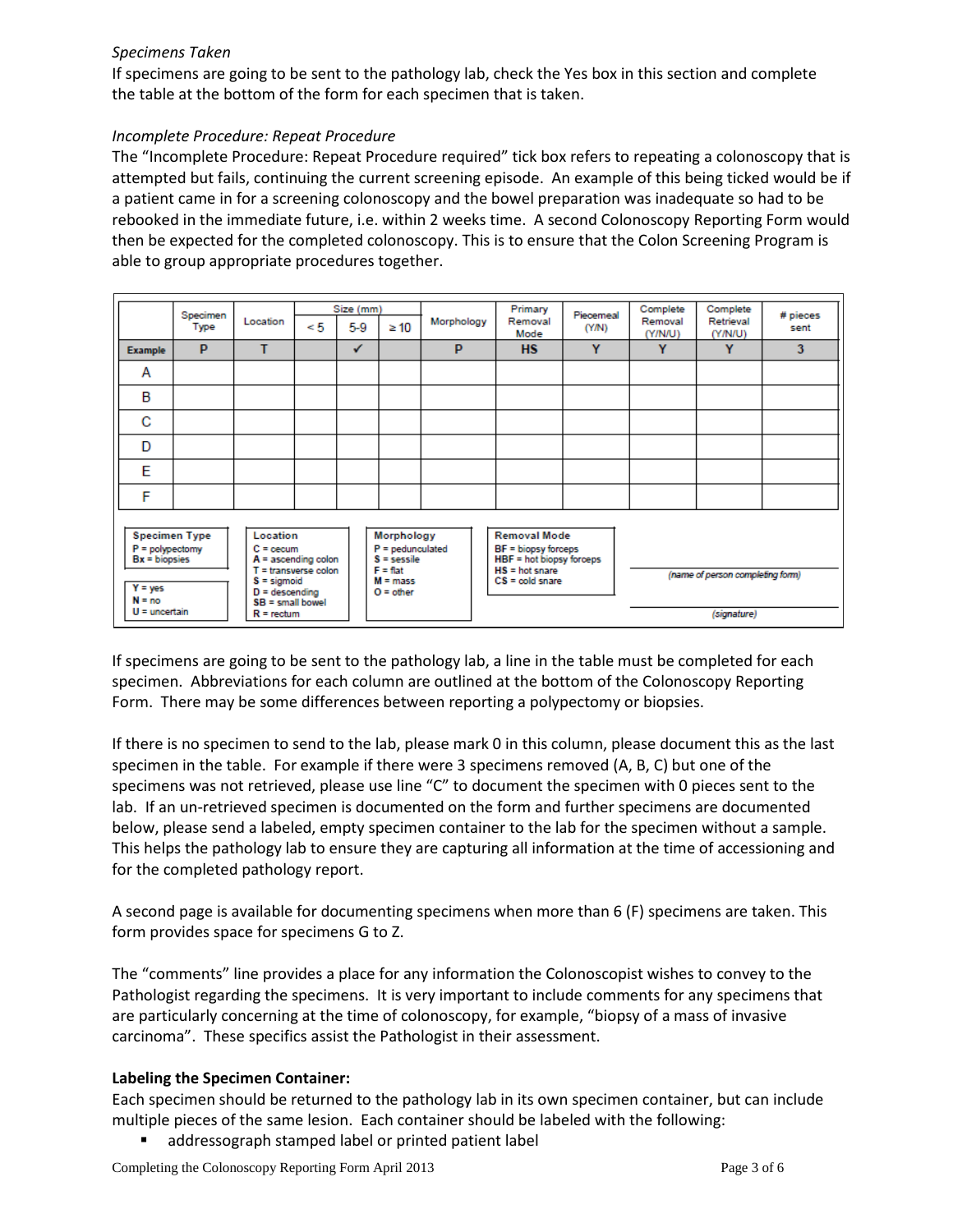- which includes the patient's name, DOB and PHN
- LETTER (A, B, C, etc.) corresponding to the line in the table where the specimen information was entered
- **I** location the specimen was taken from (i.e. left colon)
- **specimen type (i.e. polypectomy or biopsies)**
- date the specimen was taken

Complete name and signature of the person completing the Colonoscopy Reporting Form.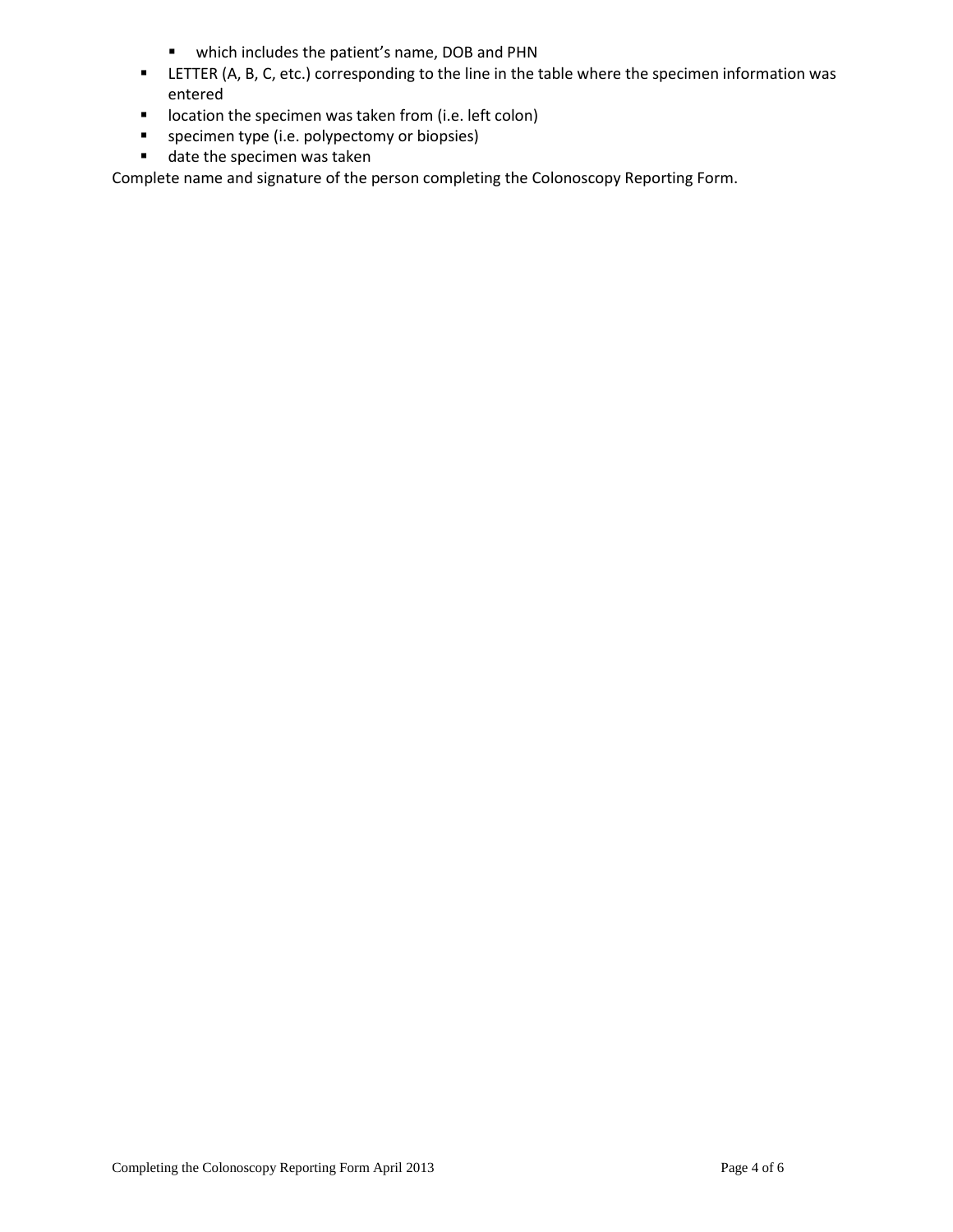Below is an example of how the specimen table should be completed.

|     | Specimen<br><b>Type</b>                                                                                                                                                    | Location                                                                                                                                                                                                            | Size (mm)                                    |                                                                                                                                            |                                                                                                                                            |                                                                                    |                                                                      | Morphology                                                                                                                                                            | Primary<br>Removal<br>Mode                                                                                                                                                                                                               | Piecemeal<br>(Y/N)                                                                                                                                                                                                                | Complete<br>Removal<br>(Y/N/U)                                                                                                       | Complete<br>Retrieval<br>(Y/N/U) | # pieces sent |
|-----|----------------------------------------------------------------------------------------------------------------------------------------------------------------------------|---------------------------------------------------------------------------------------------------------------------------------------------------------------------------------------------------------------------|----------------------------------------------|--------------------------------------------------------------------------------------------------------------------------------------------|--------------------------------------------------------------------------------------------------------------------------------------------|------------------------------------------------------------------------------------|----------------------------------------------------------------------|-----------------------------------------------------------------------------------------------------------------------------------------------------------------------|------------------------------------------------------------------------------------------------------------------------------------------------------------------------------------------------------------------------------------------|-----------------------------------------------------------------------------------------------------------------------------------------------------------------------------------------------------------------------------------|--------------------------------------------------------------------------------------------------------------------------------------|----------------------------------|---------------|
|     |                                                                                                                                                                            |                                                                                                                                                                                                                     | $\,<\,$<br>5                                 | $\geq$<br>$5-9$<br>10                                                                                                                      |                                                                                                                                            |                                                                                    |                                                                      |                                                                                                                                                                       |                                                                                                                                                                                                                                          |                                                                                                                                                                                                                                   |                                                                                                                                      |                                  |               |
| Ex. | P                                                                                                                                                                          | T.                                                                                                                                                                                                                  |                                              | $\checkmark$                                                                                                                               |                                                                                                                                            | P                                                                                  | <b>HS</b>                                                            | Y                                                                                                                                                                     | Y                                                                                                                                                                                                                                        | Y                                                                                                                                                                                                                                 | 3 <sup>1</sup>                                                                                                                       |                                  |               |
| A   | P<br>(polypecto<br>my)                                                                                                                                                     | <b>Denotes location</b><br>where the<br>specimen was<br>removed from.<br>More detailed<br>information about<br>where the<br>specimen was<br>located can be<br>outlined in the<br>dictated<br>colonoscopy<br>report. |                                              | <b>Estimated size</b><br>of the entire<br>polyp, this will<br>be used to help<br>determine if an<br>adenoma is<br>"low" or "high"<br>risk. |                                                                                                                                            | Polyp morphology:<br>likely to be P<br>(pedunculated), S<br>(sessile) or F (flat). | The primary<br>method that<br>was used for<br>removing the<br>polyp. | Piecemeal<br>denotes polyps<br>that are<br>removed in<br>multiple pieces,<br>piecemeal is not<br>used to describe<br>whole polyps<br>that broke apart<br>in the trap. | This is the<br>Colonoscopist's<br>impression of<br>whether or not the<br>entire polyp was<br>excised.                                                                                                                                    | Incomplete retrieval<br>is documented when<br>an entire polyp or<br>the portion of the<br>polyp that was<br>removed was not<br>retrieved and there is<br>no sample or an<br>incomplete sample<br>to send to the<br>pathology lab. | The number of<br>pieces must be a<br>whole number,<br>"many" or "lots"<br>is not an<br>acceptable way<br>to document<br>this aspect. |                                  |               |
| B   | size of the lesion<br>Denotes the<br>being biopsied.<br>location where the<br><b>Bx</b><br>biopsies were<br>(biopsies)<br>size of a mass or<br>taken.<br>area of colitits. |                                                                                                                                                                                                                     | Estimate the<br>For example,<br>length of an |                                                                                                                                            | The description of<br>the morphology of<br>the lesion, likely to<br>be M (mass) or O<br>(other) (for<br>example, area of<br>inflammation). | Primary mode<br>for obtaining<br>biopsies, likely<br>to be BF (biopsy<br>forceps). | For biopsies,<br>this would most<br>often be Y (yes).                | This is the<br>Colonoscopist's<br>impression of<br>whether or not the<br>entire lesion was<br>excised.                                                                | Incomplete retrieval<br>is documented when<br>one or more biopsies<br>of the sample were<br>not retrieved and<br>there is no sample or<br>an incomplete<br>sample to send to<br>the pathology lab.<br>Most likely will be Y<br>$(yes)$ . | The number of<br>pieces must be a<br>whole number,<br>"many" or "lots"<br>is not an<br>acceptable way<br>to document<br>this aspect.                                                                                              |                                                                                                                                      |                                  |               |